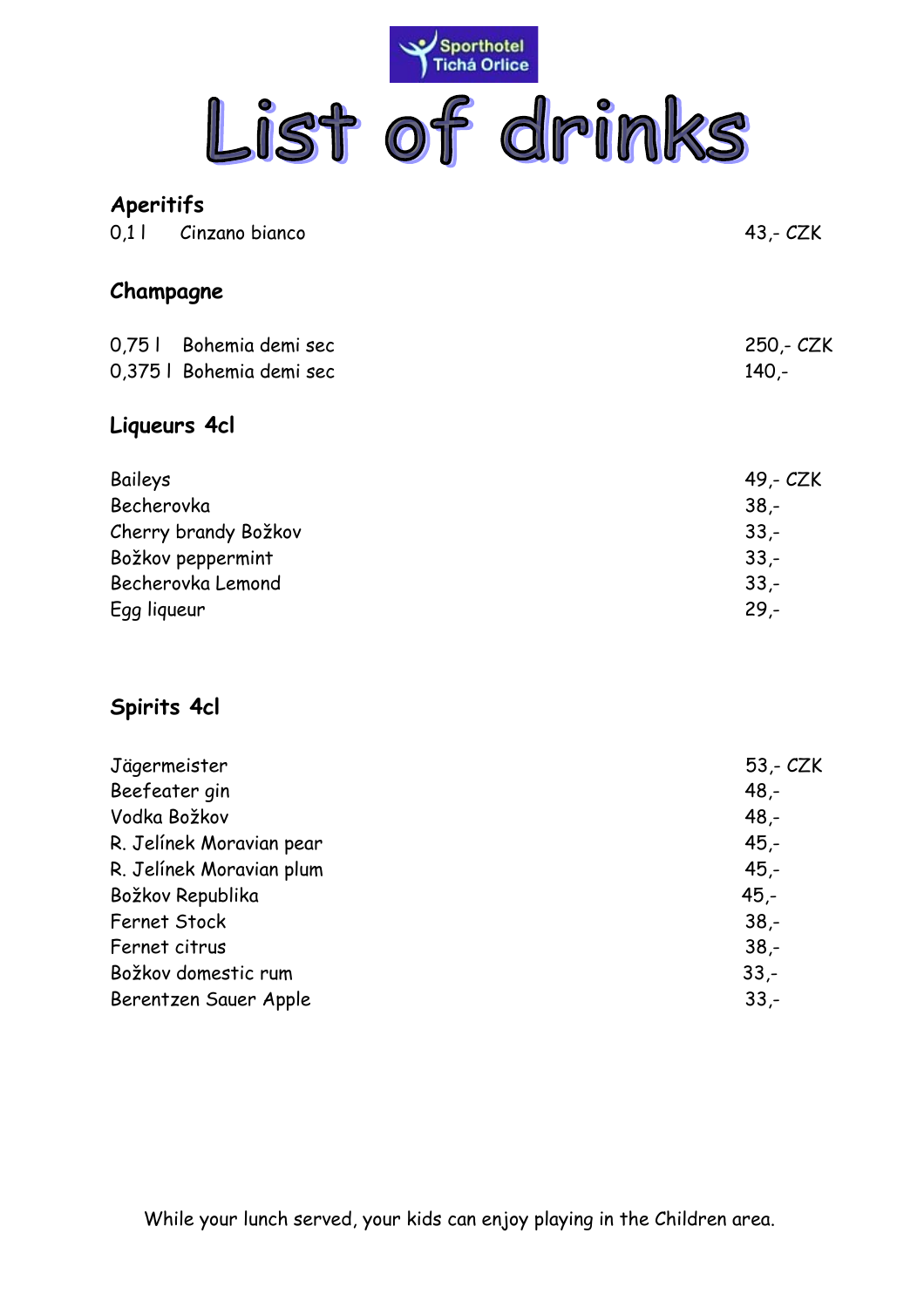

## **Rum 4cl**

| Presidente 19Años<br>Diplomatico<br>Cubaney caramelo<br>Cubaney elixír<br>Legendario |                                                   | $120,-CZK$<br>$110 -$<br>$70 -$<br>$70 -$<br>$70 -$ |
|--------------------------------------------------------------------------------------|---------------------------------------------------|-----------------------------------------------------|
|                                                                                      | <b>Whisky 4cl</b>                                 |                                                     |
| <b>Jack Daniels</b>                                                                  | Tullamore Dew Irish Whiskey<br>Jack Daniels Honey | $63 - CZK$<br>$63 -$<br>$63 -$                      |
| Cognac                                                                               |                                                   |                                                     |
| Metaxa *****                                                                         |                                                   | $60 -$                                              |
| Beer                                                                                 |                                                   |                                                     |
|                                                                                      | 0,3   Hanušovice Šerák 11°                        | $18 - CZK$                                          |
|                                                                                      | 0,5   Hanušovice Šerák 11°                        | $28 -$                                              |
| $0,3$                                                                                | Keprník 12°                                       | $25 -$                                              |
| 0,5                                                                                  | Keprník 12°                                       | $39 -$                                              |
| 0,51                                                                                 | Non-alcoholic beer Litovel Free                   | $30 -$                                              |
| 0,3                                                                                  | Non-alcoholic beer Litovel Free                   | $18 -$                                              |
| 0,5                                                                                  | Alcohol and soft drinks in sheet metal            | $32 -$                                              |

While your lunch served, your kids can enjoy playing in the Children area.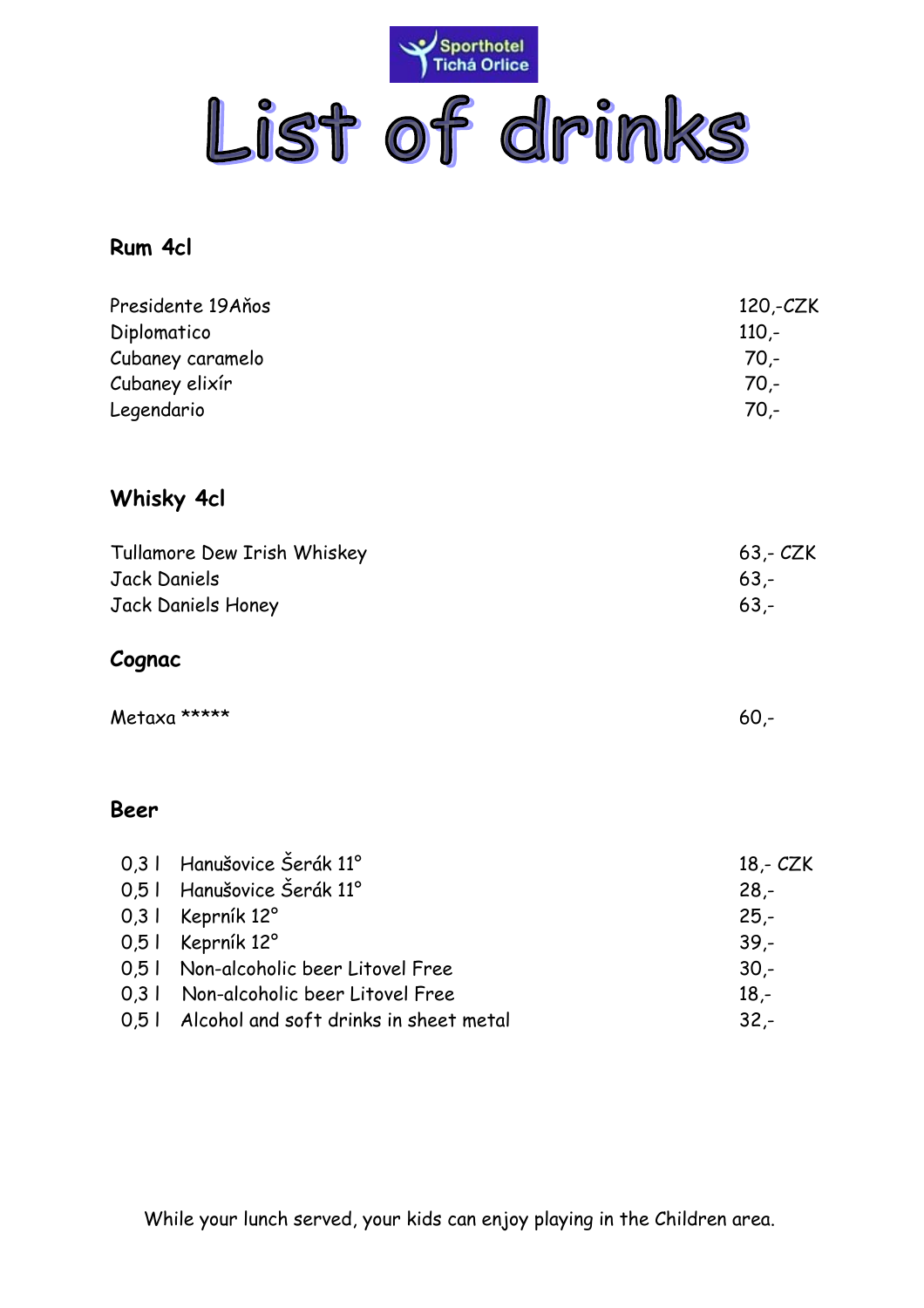

## **Non-alcoholic drinks**

| Bonaqua still                                       | 22,- CZK |
|-----------------------------------------------------|----------|
| Bonaqua mild fizzy                                  | $22 -$   |
| Bonaqua fizzy                                       | $22 -$   |
| Coca cola                                           | $35 -$   |
| Coca cola Light                                     | $35 -$   |
| Fanta orange                                        | $35 -$   |
| Sprite                                              | $35 -$   |
| Kinley Tonic water                                  | $35 -$   |
| Kinley ginger ale                                   | $35 -$   |
| Cappy MIX (cappy + water)                           | $40 -$   |
| Cappy (black currant, pear, appricot, strawberry)   | $35 -$   |
| Cappy (orange, multivitamin, grapefruit, pineapple) | $35 -$   |
| Draught elder lemonade                              | $12 -$   |
| Draught elder lemonade                              | $18 -$   |
| Draught elder lemonade                              | $24 -$   |
| Draught elder lemonade                              | $30 -$   |
| Tap water                                           | $6 -$    |
| Tap water                                           | $8,-$    |
| Tap water                                           | $10,-$   |
|                                                     |          |